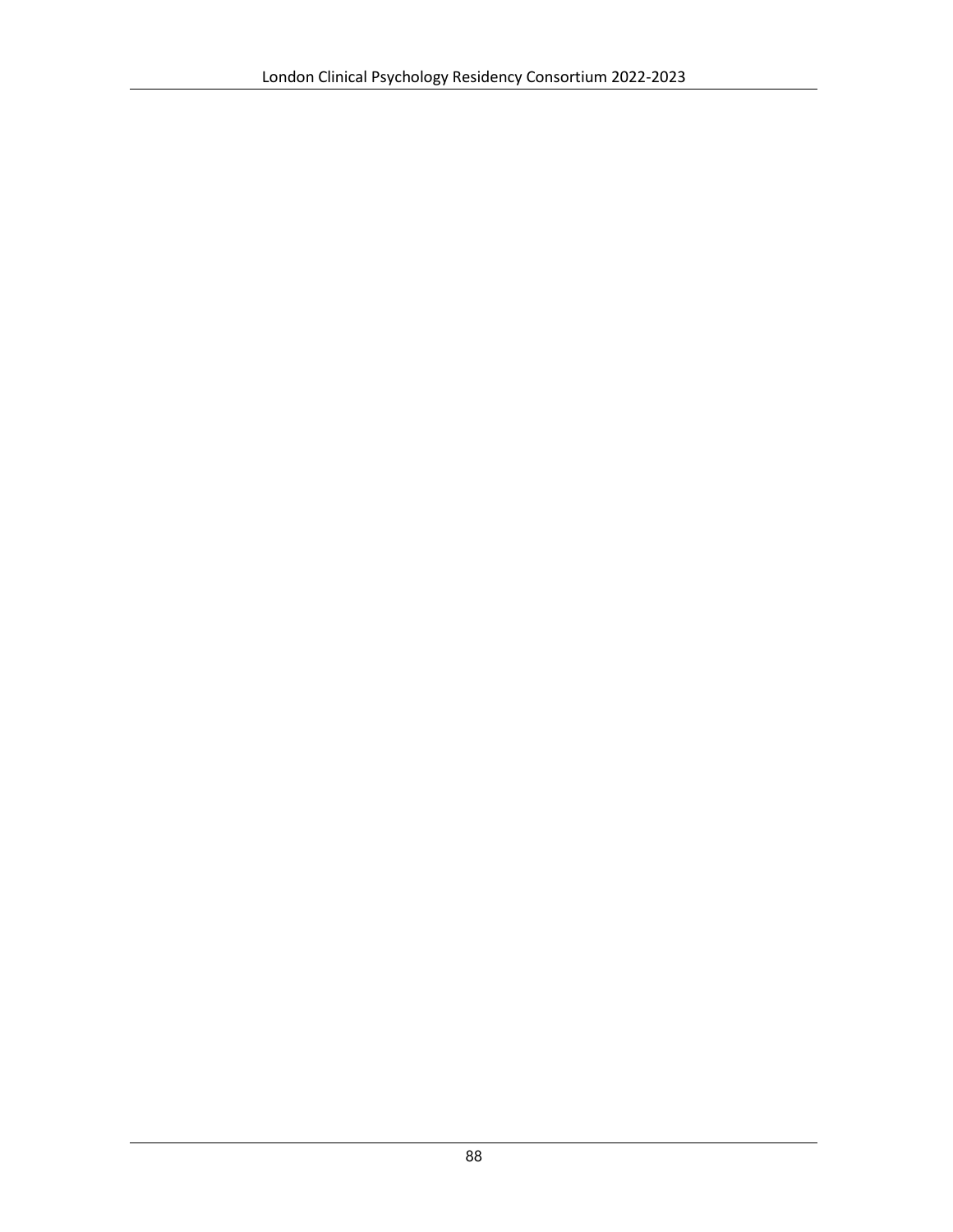## **CONSORTIUM STAFF BIOSKETCHES**

| Tomoko Arimura  | Psychologist, Child/Adolescent Track<br>Vanier Children's Mental Wellness<br>Ph.D., Ontario Institute for Studies in Education, University of Toronto, 2015<br>Clinical Interests: Psychodiagnostic assessment and treatment with children,<br>adolescents, and their families; Developmental trauma; Attachment; and Parents'<br>mental health<br>Research Interests: Parent involvement in early childhood/mental health services                                                                                         |
|-----------------|-----------------------------------------------------------------------------------------------------------------------------------------------------------------------------------------------------------------------------------------------------------------------------------------------------------------------------------------------------------------------------------------------------------------------------------------------------------------------------------------------------------------------------|
| Rod Balsom      | Psychologist, Adult Mental Health Track<br>St. Joseph's Health Care London - Parkwood Institute<br>Ph.D., Western University, 1999<br>Clinical Interests: Assessment and treatment of veterans and peacekeepers<br>presenting with various psychiatric difficulties related to their military service<br>Research Interests: Program development and evaluation; Health promotion                                                                                                                                           |
| Danielle Bedard | Psychologist, Adult Mental Health Track<br>London Health Sciences Centre - Victoria Hospital<br>Ph.D., University of Toronto, 2008<br>Clinical Interests: Assessment and treatment of depression and anxiety-spectrum<br>disorders with a particular interest in PTSD, using CBT, DBT, and process-<br>experiential approaches; occupational trauma and stress and post-traumatic<br>stress disorder.<br>Research Interests: Client's emotional processing; Psychotherapy process and<br>outcome                            |
| Kelly Bedek     | Psychometrist, Adult Mental Health Track<br>St. Joseph's Health Care London - Southwest Centre for Forensic Mental Health<br>Care<br>B.A. (Honours), University of Western Ontario, 2015<br>Clinical Interests: Assessment (e.g., risk, personality, cognitive) in a forensic<br>setting; Clinical file reviews pertaining to risk and recidivism<br>Research Interests: Psychometric test measures; Program development and<br>evaluation                                                                                  |
| Jo-Ann Birt     | Psychologist, Child/Adolescent Track<br>London Health Sciences Centre - Children's Hospital / Victoria Hospital<br>Ph.D., University of Windsor, 1996<br>Clinical Interests: Assessment and treatment of internalizing disorders with high-<br>risk youth (CBT and DBT techniques); empirically supported treatments and<br>program development; multisystemic treatment; trauma<br>Research Interests: effective inpatient treatments; factors affecting adjustment to<br>trauma, suicide risk; mood and anxiety disorders |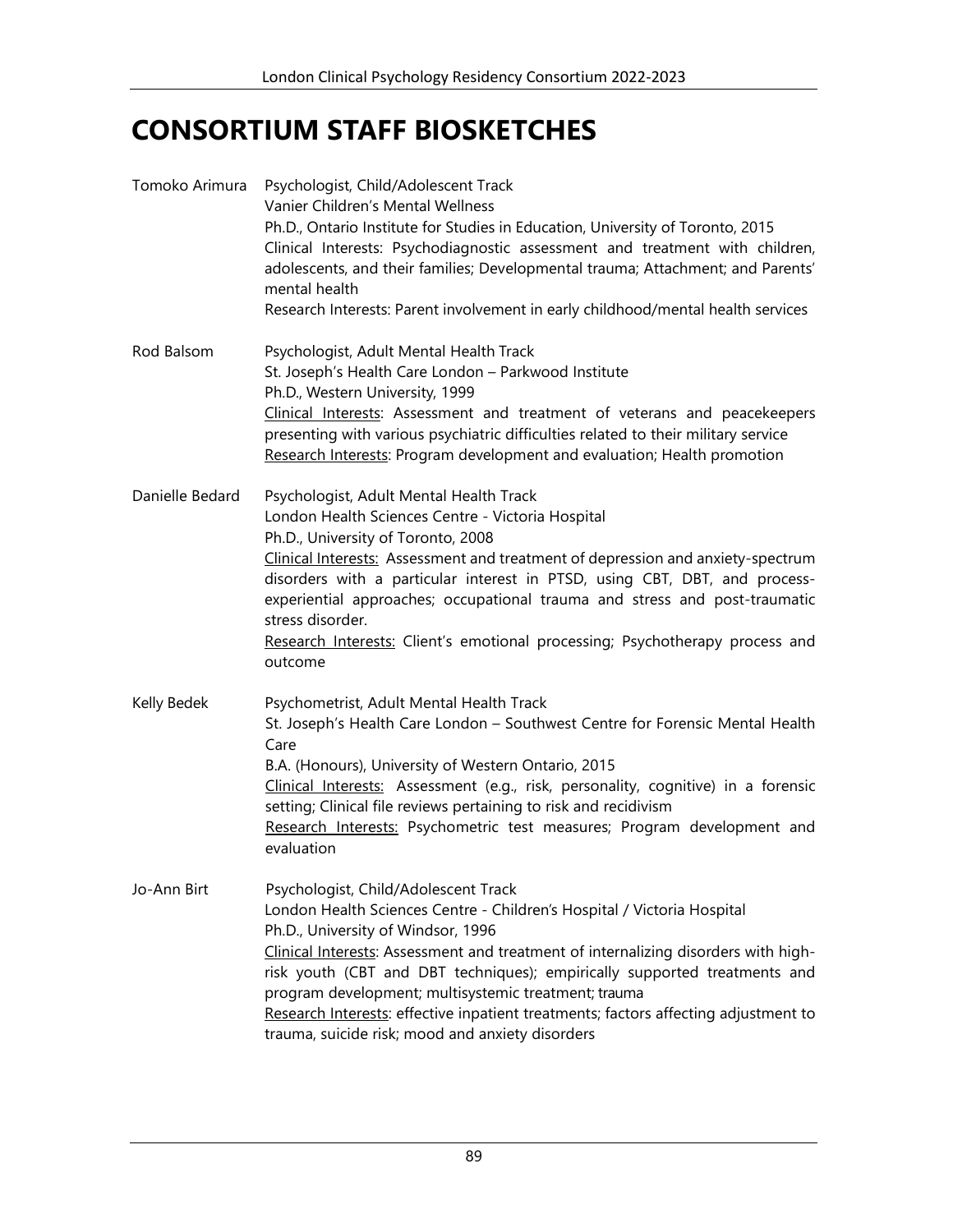|                           | London Clinical Psychology Residency Consortium 2022-2023                                                                                                                                                                                                                                                                                                                                                                                                                                                                                                                                                                                                              |
|---------------------------|------------------------------------------------------------------------------------------------------------------------------------------------------------------------------------------------------------------------------------------------------------------------------------------------------------------------------------------------------------------------------------------------------------------------------------------------------------------------------------------------------------------------------------------------------------------------------------------------------------------------------------------------------------------------|
| Gani Braimoh              | Psychologist, Child/Adolescent Track<br>Child and Parent Resource Institute (CPRI)<br>Psy.D., Adler School of Professional Psychology, 2006<br>Clinical Interests: Mood Disorders clinic lead; Parents of children with bipolar<br>disorder; Cognitive behavioural therapy; Adlerian psychology; Community<br>psychology                                                                                                                                                                                                                                                                                                                                               |
| Susan Bryant              | Psychologist, Child/Adolescent Track<br>Child and Parent Resource Institute (CPRI)<br>Ph.D., University of Western Ontario, 1987<br>Clinical Interests: Infants and young children at risk for or identified with<br>developmental and/or physical disabilities                                                                                                                                                                                                                                                                                                                                                                                                        |
| <b>Brittney Castrilli</b> | Psychometrist, Adult Mental Health Track<br>London Health Sciences Centre- 54 Riverview Ave.<br>M.Sc. Clinical Neuroscience- Western University, 2018<br>Clinical Interests: Psychological assessment of clients with a diagnosed eating<br>disorder; Program evaluation and outcomes; Program development<br>Research Interests: Relapse prevention in clients with a diagnosed eating<br>disorder                                                                                                                                                                                                                                                                    |
| Danielle<br>Cataudella    | Psychologist, Child/Adolescent and Health/Rehabilitation Tracks<br>London Health Sciences Centre - Children's Hospital / Victoria Hospital<br>Psy.D., Nova Southeastern University, 2002<br>Clinical Interests: Evidence based treatments for mood and anxiety disorders in<br>medically fragile children; Consultation-liaison for somatoform presentations in<br>the acute medical setting; Psychological sequelae in childhood cancer survivors;<br>Evidence based treatments (individual and group) for complex sibling and<br>parental bereavement<br>Research Interests: Paediatric palliative care; Psychological acute and late effects<br>of childhood cancer |
| Brenda Chiang             | Psychologist, Adult Mental Health Track<br>St. Joseph's Health Care London - Parkwood institute, Greater Toronto Area site<br>Ph.D., University of Waterloo, 2020<br>Clinical Interests: Assessment and treatment of military members and first<br>responders (police officers, firefighters, etc.) presenting with psychological<br>difficulties incurred during the course of their service. Individual and group<br>therapy.<br>Research Interests: posttraumatic sequelae and moral self-concept; obsessive-<br>compulsive disorder; resiliency and protective factors                                                                                             |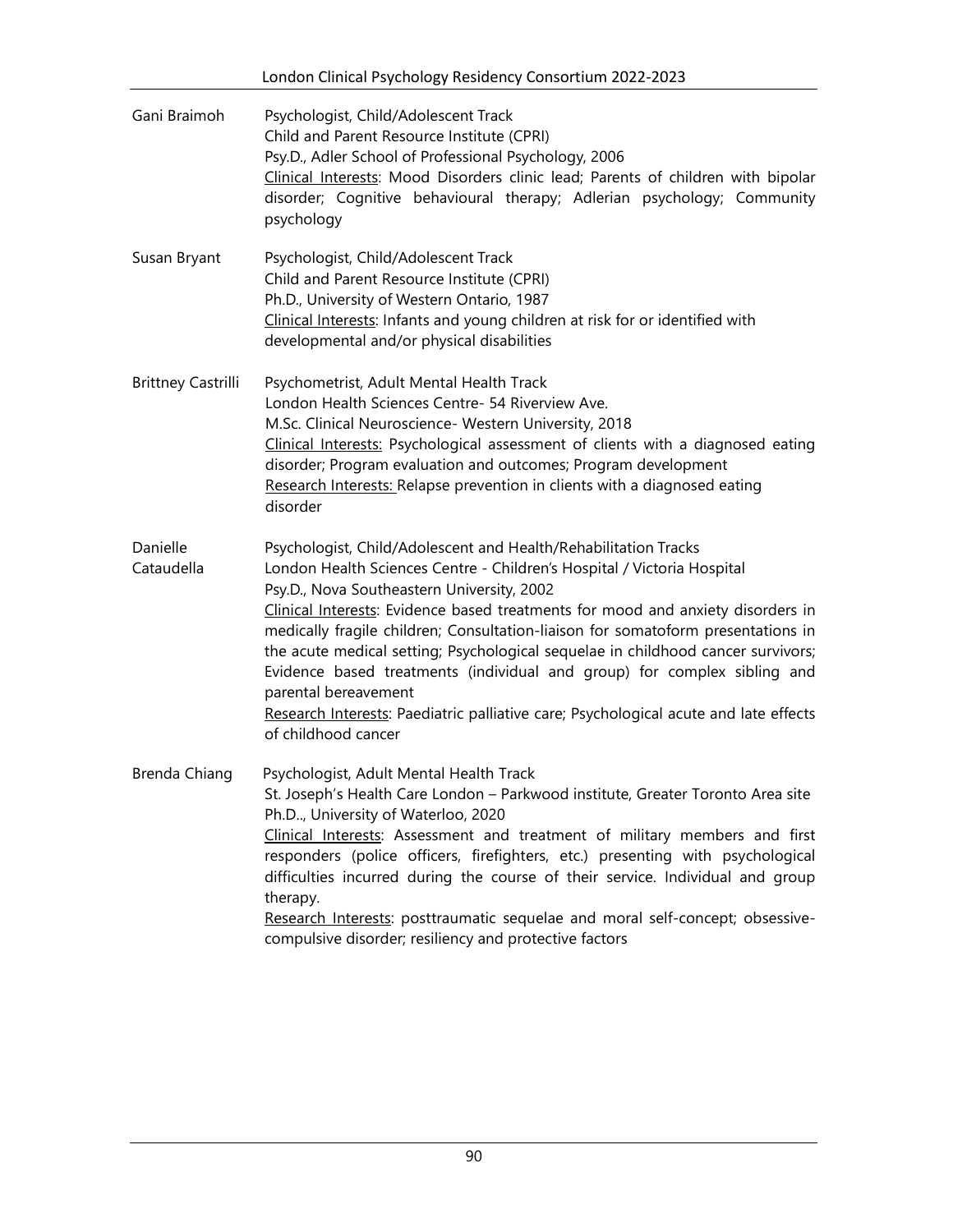| Sabrina Chiarella       | Psychologist, Child/Adolescent Track; Track Co-Coordinator & Site Coordinator<br>Vanier Children's Mental Wellness<br>Ph.D., Concordia University, 2015<br>Clinical Interests: Clinical assessment and treatment with children, adolescents,<br>and their families; childhood trauma; attachment; mood and anxiety disorders;<br>behavioural struggles in the preschool and middle-childhood developmental<br>periods<br>Research Interests: Mood and anxiety disorders in children and adolescents;<br>resiliency among children in at-risk populations; development during the infancy<br>period; language development                                                                                                                                                                                                                                             |
|-------------------------|----------------------------------------------------------------------------------------------------------------------------------------------------------------------------------------------------------------------------------------------------------------------------------------------------------------------------------------------------------------------------------------------------------------------------------------------------------------------------------------------------------------------------------------------------------------------------------------------------------------------------------------------------------------------------------------------------------------------------------------------------------------------------------------------------------------------------------------------------------------------|
|                         | Jennifer Crotogino Psychologist, Child/Adolescent & Health/Rehabilitation Tracks<br>London Health Sciences Centre, Children's Hospital / Victoria<br>Ph.D., McGill University, 2020<br>Clinical Interests: Biopsychosocial assessment and intervention of psychosocial<br>factors in children and youth with paediatric illnesses/conditions and their<br>families. Interdisciplinary/multidisciplinary, evidence-based approaches to<br>managing paediatric health (e.g. diabetes, chronic headache, gastrointestinal<br>conditions, etc.). Adherence to medical treatment. Parenting in the context of<br>paediatric illness. Procedural anxiety in children and youth.<br>Research interests: Paediatric pain, program development/evaluation of<br>psychological interventions in pediatric health, paediatric headache, group<br>interventions for chronic pain |
| Wendy<br>den Dunnen     | Psychologist, Child/Adolescent Track<br>Child and Parent Resource Institute (CPRI)<br>Ph.D., University of Ottawa, 2017<br>Clinical Interests: Assessment and treatment of children and adolescents with<br>complex mental health needs; assessment, consultation, and treatment for<br>children and adolescents with attachment concerns; assessment and consultation<br>regarding sexualized behaviour; developmental trauma<br>Research Interests: Children in the child welfare system, foster parenting,<br>developmental trauma, residential treatment, program evaluation                                                                                                                                                                                                                                                                                     |
| <b>Tracy Desjardins</b> | Psychologist, Adult Mental Health Track<br>St. Joseph's Health Care London -Parkwood Institute<br>Ph.D., University of Victoria, 2014<br>Clinical Interests: Assessment (e.g., comprehensive diagnostic, violence risk,<br>criminal responsibility, malingering) and treatment (e.g., CBT, DBT) in a forensic<br>setting; Posttraumatic Stress Disorder; Substance Use Disorders<br>Research Interests: Program evaluation; emotional support; transition to<br>adulthood                                                                                                                                                                                                                                                                                                                                                                                            |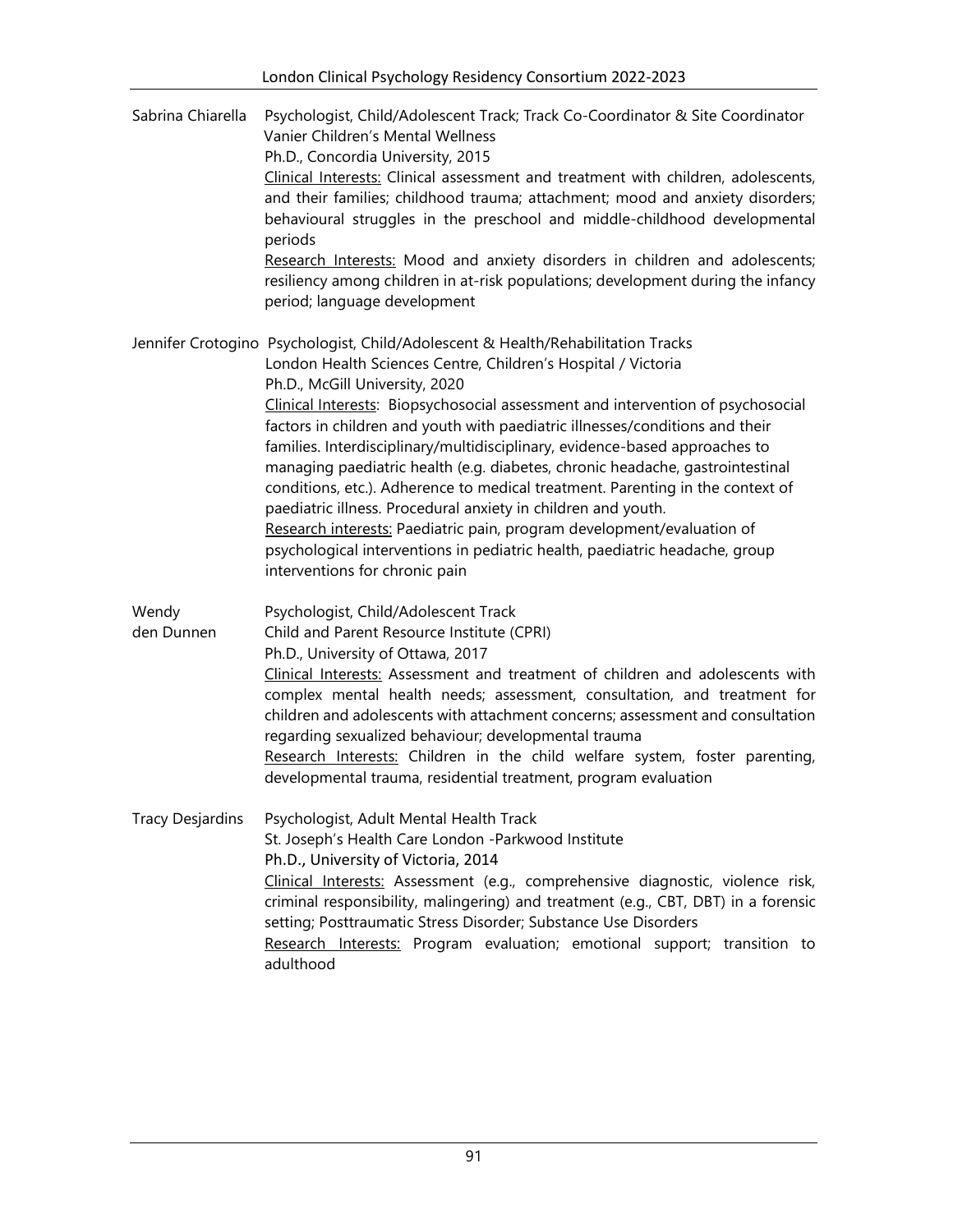| Andrea Downie              | Clinical Neuropsychologist, Neuropsychology Track; Track Co-Coordinator<br>London Health Sciences Centre - Children's Hospital / Victoria Hospital<br>Ph.D., Queen's University, 2000<br>Clinical Interests: Neuropsychological assessment, diagnosis, and consultation<br>of children treated for childhood cancer, as well as neurological, genetic, and<br>metabolic disorders<br>Research Interests: Academic and cognitive sequelae of the treatments for<br>Acute Lymphoblastic Leukemia (ALL); Social functioning in children treated for<br>brain tumours and ALL.                   |
|----------------------------|----------------------------------------------------------------------------------------------------------------------------------------------------------------------------------------------------------------------------------------------------------------------------------------------------------------------------------------------------------------------------------------------------------------------------------------------------------------------------------------------------------------------------------------------------------------------------------------------|
| Stephanie<br><b>Dubois</b> | Psychologist, Adult Mental Health Track<br>St. Joseph's Health Care London - Parkwood Institute<br>Ph.D., Ball State University, 2003<br>Clinical Interests: Psychological assessment and individual therapy for patients<br>with persistent mental (affective, psychotic, personality) disorders in an inpatient<br>setting. Theoretical approaches utilized: Integrative psychotherapy; Informed by<br>counter-transference/transference issues, trauma informed care, working alliance<br>and process of change. Supervision emphasis on professional identity, mentoring<br>and advocacy |
| Julie Eichstedt            | Psychologist, Child/Adolescent Track<br>London Health Sciences Centre - Children's Hospital / Victoria Hospital<br>Ph.D., Concordia University, 2002<br>Clinical Interests: Evidence-based psychological assessment and treatment of<br>children, and adolescents with internalizing difficulties; Mood and Anxiety<br>Disorders; Cognitive behavioural therapy; Collaborative Problem-Solving.<br>Research Interests: Program development and evaluation, mood and anxiety<br>disorders in children and adolescents, models of service delivery in children's<br>mental health              |
| Nicole Elliott             | Psychologist, Adult Mental Health Track<br>St. Joseph's Health Care London - Parkwood institute,<br>Ph.D., University of Toronto, 2018<br>Clinical Interests: Assessment and treatment of military-related and first<br>responder PTSD; couples' therapy with PTSD; concurrent disorders and suicidality;<br>Cognitive-Behavioural Therapy<br>Research Interests: suicidal behaviors and PTSD with Veterans and first<br>responders; gender issues in the military; Intergenerational trauma and culturally<br>based psychological treatment for Canadian Indigenous peoples.                |
| Carly Esipu                | Psychometrist, Adult Mental Health Track<br>London Health Sciences Centre<br>B.A, M.A. Psychology, Western University, 2019<br>Clinical Interests: intervention services and psycho-educational assessment<br>practices for children, youth and adults with learning, behavioural, and social-<br>emotional challenges.                                                                                                                                                                                                                                                                      |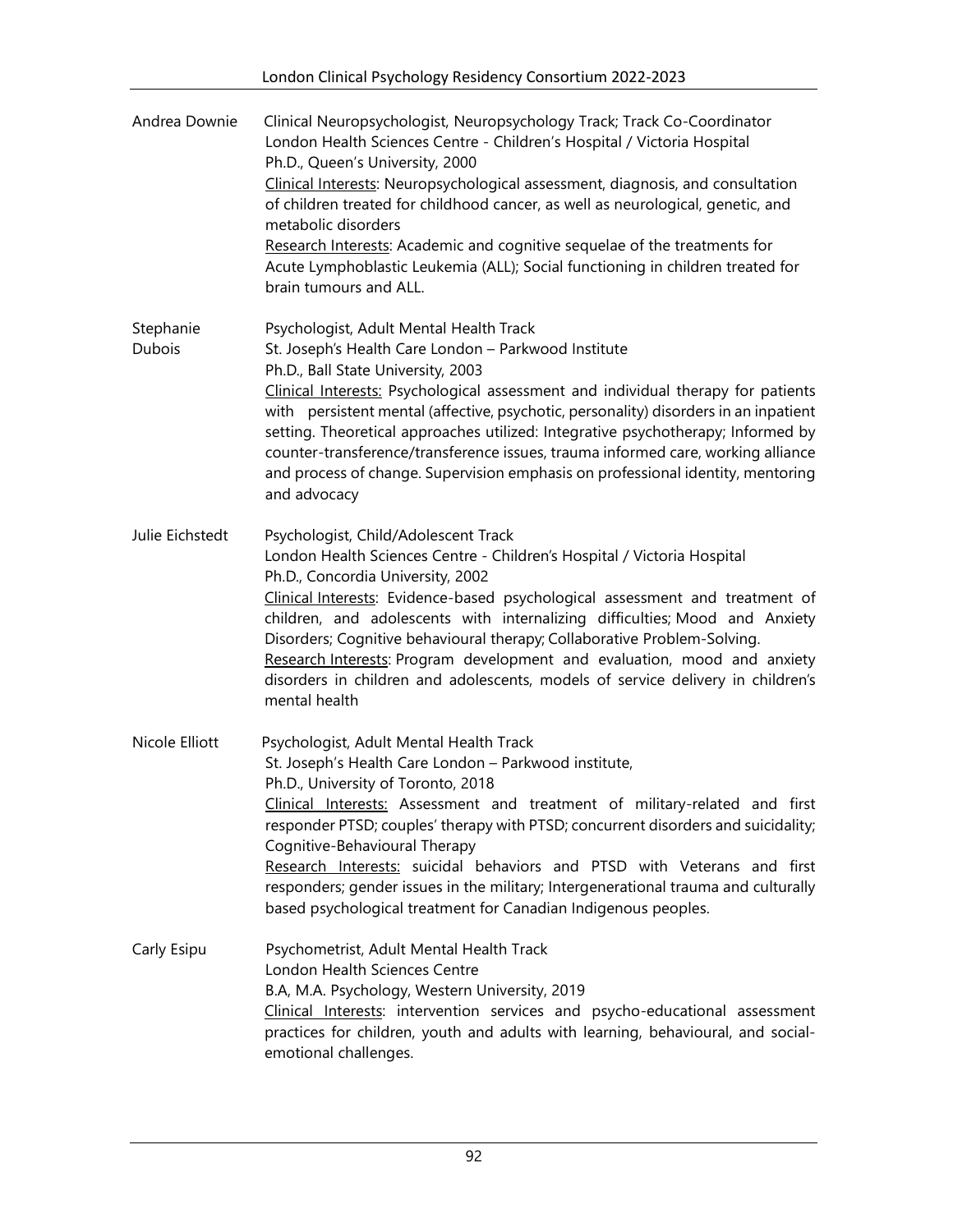| Laura<br>Fazakas-DeHoog | Psychologist, Adult Mental Health Track<br>St. Joseph's Health Care London: Southwest Centre for Forensic Mental Health<br>Care<br>Ph.D., University of Western Ontario, 2007<br>Clinical Interests: Psychological profiling; Assessment and treatment of trauma<br>and complicated grief; Treatment of severe pathology and personality disorders<br>Research Interests: Prediction of violent recidivism in the forensic population;<br>Effective treatment of trauma and complicated grief; Psychotherapy for psychotic<br>disorders; Prediction of violent and self-destructive behaviour; Design and test an<br>integrative model of suicidal thinking and behaviour within a clinical population |
|-------------------------|--------------------------------------------------------------------------------------------------------------------------------------------------------------------------------------------------------------------------------------------------------------------------------------------------------------------------------------------------------------------------------------------------------------------------------------------------------------------------------------------------------------------------------------------------------------------------------------------------------------------------------------------------------------------------------------------------------|
| Paul Frewen             | Psychologist, Adult Mental Health Track<br>London Health Sciences Centre - University Hospital<br>Ph.D., University of Western Ontario, 2008<br>Clinical Interests: Trauma-focused psychotherapy, process-experiential psycho-<br>therapy, virtual reality therapy, meditation practices, neurofeedback, non-invasive<br>brain stimulation<br>Research Interests: Neuroimaging, sense of self, assessment and interventions<br>for people with trauma- and stressor-related disorders                                                                                                                                                                                                                  |
| Sabrina Freund          | Neuropsychologist, Neuropsychology Track<br>London Health Sciences Centre - Children's Hospital / Victoria Hospital<br>Ph.D., University of Windsor, 2017<br>Clinical Interests: Neuropsychological assessment, diagnosis, and consultation for<br>children and adolescents with various neurological, genetic, and metabolic<br>disorders. Pre-operative assessment for children and adolescents to establish<br>candidacy for epilepsy surgery. Screening assessments for children and<br>adolescents following an acquired brain injury.                                                                                                                                                            |
| Lara Genik              | Psychologist (Supervised Practice), Child/Adolescent Track<br>Vanier Children's Mental Wellness<br>Ph.D., University of Guelph, 2020<br>Clinical Interests: Psychodiagnostic assessment and treatment with children,<br>adolescents, and their families; Intellectual and developmental disorders;<br>Learning disabilities; Developmental trauma and attachment; Mood and anxiety<br>disorders; Behavioural difficulties in childhood<br>Research Interests: Pain and children with intellectual and developmental<br>disabilities; Evidence-based interventions for children and youth with a range of<br>presenting difficulties; Program and resource development and evaluation                   |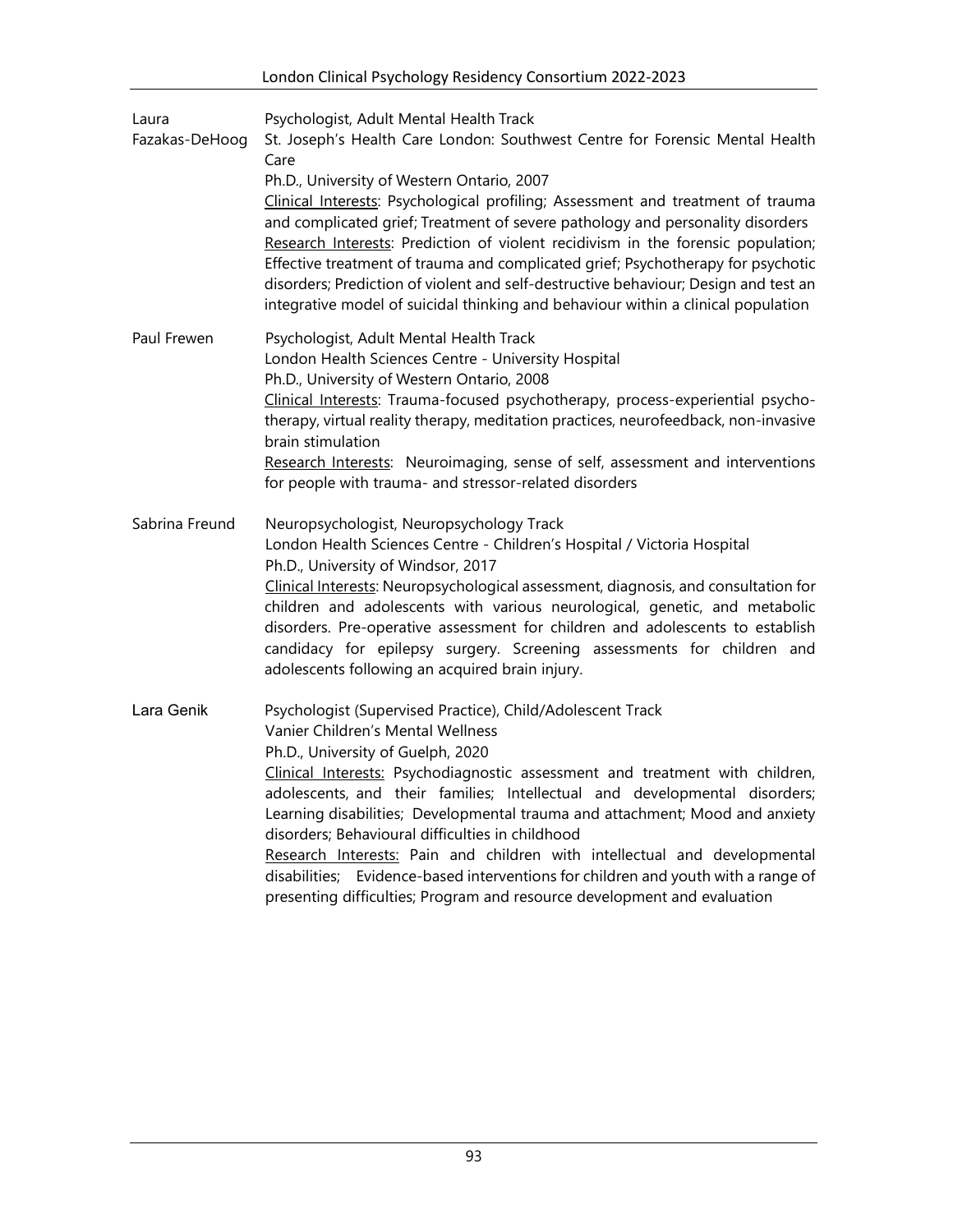| <b>Heather Getty</b>  | Psychologist, Health/Rehabilitation Track<br>London Health Sciences Centre - Victoria Hospital<br>Behavioural Medicine Service - Victoria Hospital, LHSC<br>Ph.D., University of Windsor, 2002<br>Clinical Interests: Individual and group psychotherapy; interventions based on<br>the psychological flexibility model, attachment dynamics, and transdiagnostic<br>approaches.<br>Research Interests: Relationships between psychological flexibility, attachment<br>style and related capacities (e.g., emotion regulation, mentalization), and<br>outcomes in the context of chronic illness; efficacy of transdiagnostic<br>treatment approaches. |
|-----------------------|--------------------------------------------------------------------------------------------------------------------------------------------------------------------------------------------------------------------------------------------------------------------------------------------------------------------------------------------------------------------------------------------------------------------------------------------------------------------------------------------------------------------------------------------------------------------------------------------------------------------------------------------------------|
| Karin Gleason         | Psychologist, Child/Adolescent Track<br>Child and Parent Resource Institute (CPRI)<br>Ph.D., University of Western Ontario, 2000<br>Clinical Interests: Assessment and treatment of children and youth with complex<br>developmental and mental health needs. Assessment and treatment of mental<br>health problems (anxiety, mood, attachment and behaviour) in children and youth<br>with intellectual disabilities. Adapted CBT. Support for parents of children with<br>special needs; complex, multigeneration family systems. Community consultation<br>and education.                                                                           |
| Gloria Grace          | Neuropsychologist, Neuropsychology Track<br>London Health Sciences Centre - University Hospital<br>Ph.D., University of Victoria, 1990<br>Clinical Interests: Neuropsychological assessment of adults with a broad range<br>of neurological disorders. Specific interests: Pre-operative assessment for Deep<br>Brain Stimulation Surgery; Differential diagnosis of dementia; Parkinson's<br>disease and related disorders, Concussion/Traumatic Brain Injury<br>Research Interests: Cognitive impairment in ALS and other motor neuron<br>diseases                                                                                                   |
| <b>Brendan Guyitt</b> | Psychologist, Adult Mental Health Track; Site Coordinator<br>London Health Sciences Centre - Victoria Hospital<br>Ph.D., University of New Brunswick, 2011<br>Clinical Interests: CBT; Mood and anxiety disorders; Personality disorders; Case<br>formulation; Program evaluation<br>Research Interests: Understanding beliefs and belief change; Cognitive processes<br>in depression and anxiety                                                                                                                                                                                                                                                     |
|                       | Michael Harnadek Neuropsychologist, Neuropsychology Track<br>London Health Sciences Centre - University Hospital<br>Ph.D., University of Windsor, 1993<br>Clinical Interests: Neuropsychological assessment of adults following stroke,<br>concussion (with post-concussion syndrome) or who have acquired degenerative<br>cognitive disorders. Specific interests: Concussion, Post-concussion syndrome;<br>Stroke; Evaluation of response bias<br>Research Interests: Cognitive impairment following transient ischemic attack and<br>minor stroke; Response bias in psychological testing                                                           |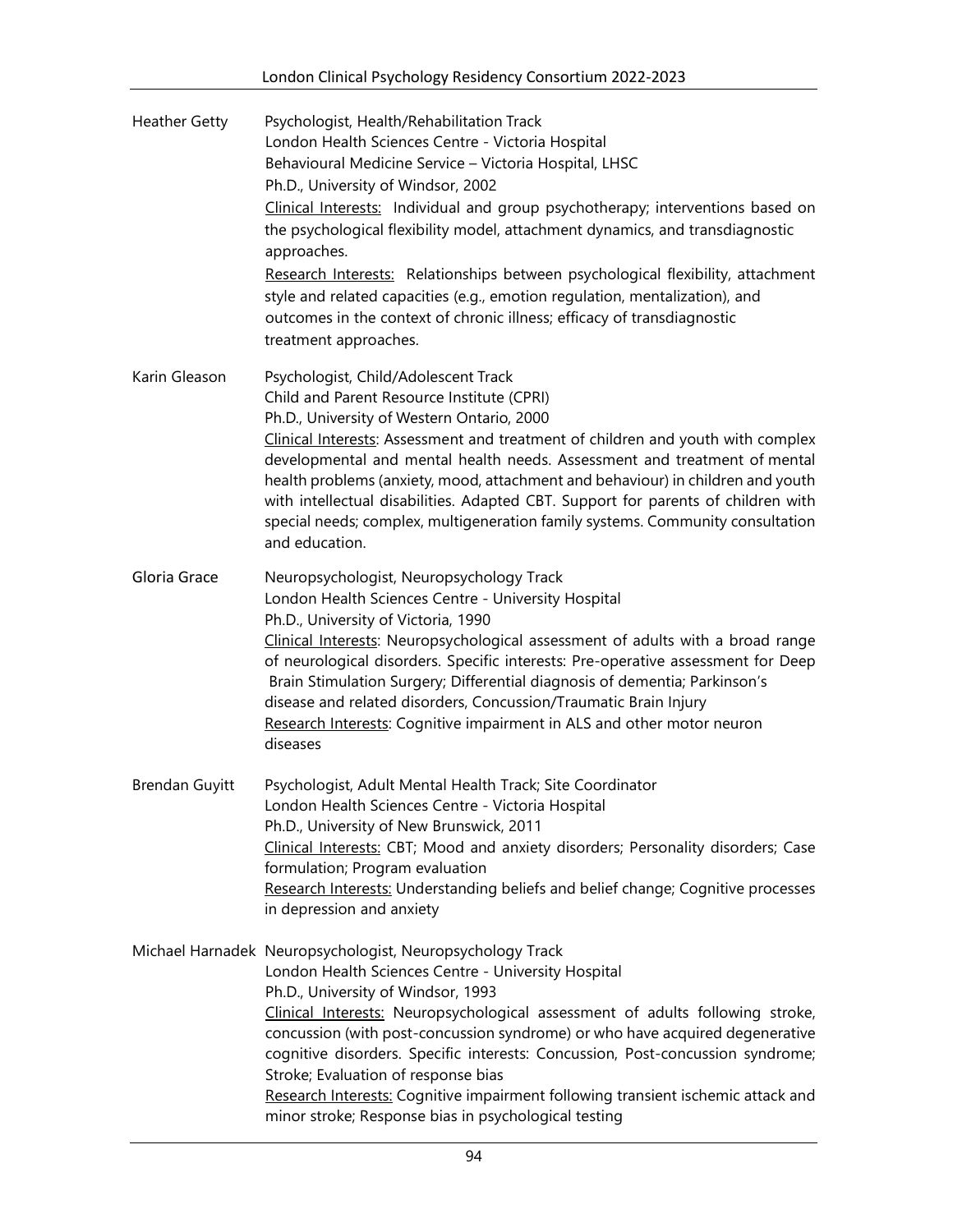| Jeremy Harrison               | Psychologist, Adult Mental Health Track<br>St. Joseph's Health Care London - Parkwood Institute<br>Psy.D., Florida Institute of Technology, 2005<br>Board Certified in Clinical Psychology<br>American Board of Professional Psychology (ABPP)<br>Clinical Interests: Psychological assessment and treatment of adults with<br>persistent mental illnesses; Cognitive behavioural therapy approaches; Integrative<br>approaches to psychotherapy<br>Research Interests: Applied research; Psychotherapy effectiveness                                                                                                                                                                                                                                                                                                                                                                                                                                                                   |
|-------------------------------|-----------------------------------------------------------------------------------------------------------------------------------------------------------------------------------------------------------------------------------------------------------------------------------------------------------------------------------------------------------------------------------------------------------------------------------------------------------------------------------------------------------------------------------------------------------------------------------------------------------------------------------------------------------------------------------------------------------------------------------------------------------------------------------------------------------------------------------------------------------------------------------------------------------------------------------------------------------------------------------------|
| <b>Brent</b><br>Hayman-Abello | Neuropsychologist, Neuropsychology Track; Director of Clinical Training<br>London Health Sciences Centre - University Hospital<br>Ph.D., University of Windsor, 2003<br>Clinical Interests: Neuropsychological assessment of adults with neurological<br>disorders, with specific interests in epilepsy, stroke, and dementia; Impact of<br>epilepsy on cognitive and daily living abilities<br>Research Interests: Cognitive change following epilepsy surgery; Compensatory<br>strategy training for persons with cognitive impairments                                                                                                                                                                                                                                                                                                                                                                                                                                               |
| Susan<br>Hayman-Abello        | Neuropsychologist, Neuropsychology Track; Track Co-Coordinator<br>London Health Sciences Centre - University Hospital<br>Ph.D., University of Windsor, 2006<br>Clinical Interests: Neuropsychological assessment of adults and adolescents<br>with neurological disorders, with specific interests in epilepsy and pre-surgical<br>evaluations<br>Research Interests: Discrepancies in subjective and objective<br>memory<br>impairment; cerebral localization of cognitive dysfunction and prediction of post-<br>surgical changes; Acute assessment of memory and language during seizures                                                                                                                                                                                                                                                                                                                                                                                            |
| Marnin Heisel                 | Psychologist, Adult Mental Health Track<br>London Health Sciences Centre - Victoria Hospital<br>Ph.D., York University, 2001<br>Clinical Interests: Assessment and treatment of adults and older adults with mood<br>disorders and at elevated risk for suicide; Interpersonal/psychodynamic and<br>humanistic/existential psychotherapy<br>Research Interests: Study and prevention of suicide among older adults including<br>improving the identification of older adults at-risk for suicide; Testing models of<br>late-life suicide risk and resiliency and developing and evaluating suicide risk<br>assessment measures and methods; Enhancing treatment provision by<br>developing and testing interventions with depressed and/or suicidal older adults;<br>Enhancing healthcare provider knowledge of late-life suicide prevention by<br>developing clinical guidelines and knowledge translation tools and evaluating<br>with respect to dissemination, training, and uptake |
| Nicole<br>Herrington          | Psychometrist, Neuropsychology Track<br>London Health Sciences Centre - University Hospital<br>B.A. (Honours), University of Western Ontario, 2014<br>Clinical Interests: Neuropsychological assessment of adults and elderly<br>individuals with a broad range of cognitive, emotional and behavioural<br>dysfunction resulting from brain impairment.                                                                                                                                                                                                                                                                                                                                                                                                                                                                                                                                                                                                                                 |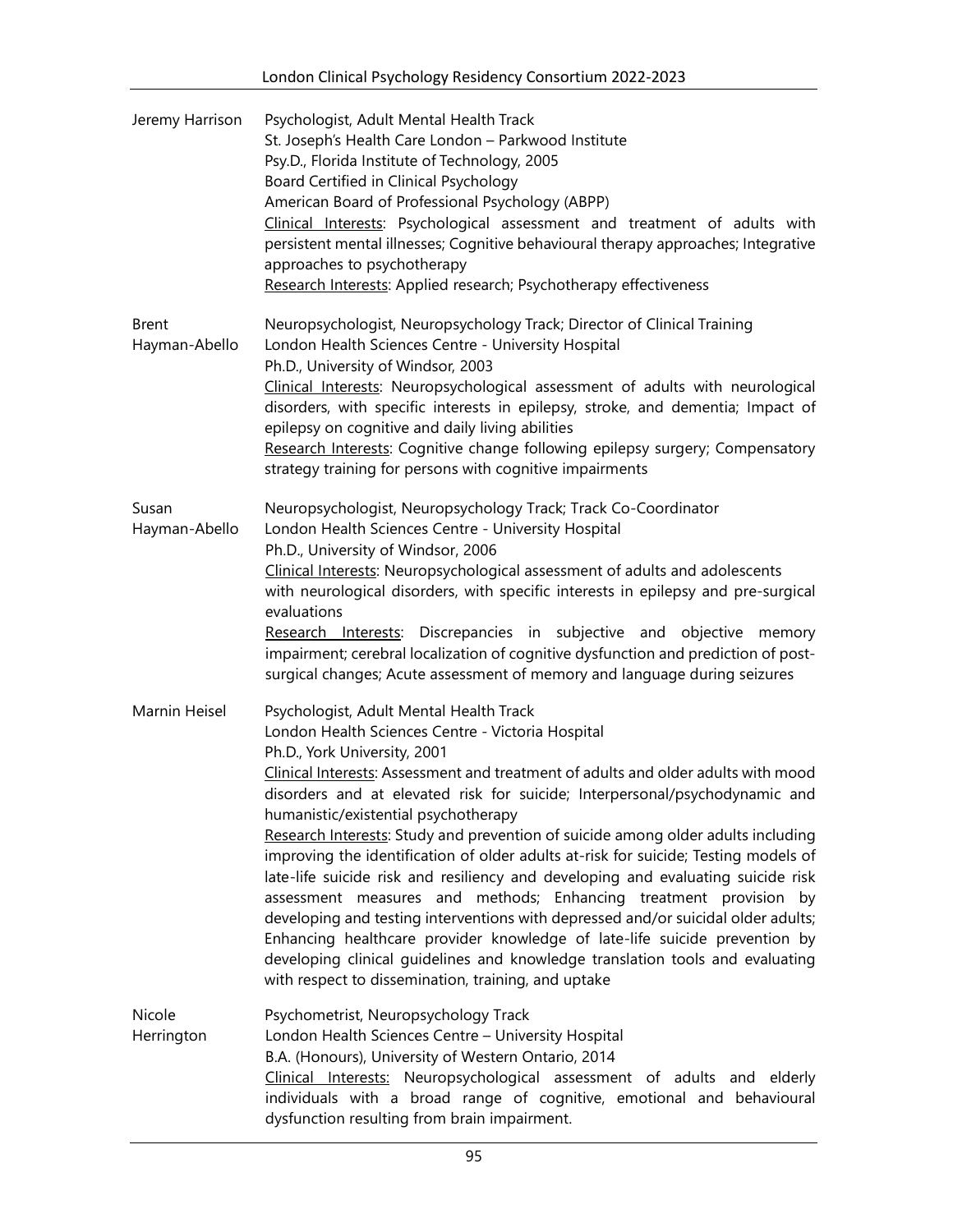| Marilyn Hill    | Psychologist, Health/Rehabilitation Track<br>St. Joseph's Health Care London - St. Joseph's Hospital<br>Ph.D., University of British Columbia, 1996<br>Clinical Interests: Cognitive behavioural therapy (individual and group);<br>Interprofessional chronic pain management groups for a wide variety of chronic<br>pain conditions; Stress management; EMG biofeedback; Impact of chronic illness<br>on sexual functioning; Assessment and treatment of depression associated with<br>chronic illness; Relapse prevention<br>Research Interests: Interprofessional chronic disease/chronic pain management;<br>and variables predicting treatment outcome                                                                                                                     |
|-----------------|----------------------------------------------------------------------------------------------------------------------------------------------------------------------------------------------------------------------------------------------------------------------------------------------------------------------------------------------------------------------------------------------------------------------------------------------------------------------------------------------------------------------------------------------------------------------------------------------------------------------------------------------------------------------------------------------------------------------------------------------------------------------------------|
| Tevya Hunter    | Psychologist, Adult Mental Health Track<br>St. Joseph's Health Care London - Parkwood Institute<br>Ph.D., University of Manitoba, 2017<br>Clinical Interests: Assessment and treatment of post-traumatic stress disorder and<br>other psychological disorders related to workplace injuries & traumas; therapy<br>focused on identity, self-acceptance, and adjustment to life transitions<br>Research Interests: Women's experience of burn injury; resiliency; traumatic injury                                                                                                                                                                                                                                                                                                |
| Vanessa Huyder  | Psychologist, Child/Adolescent Track; Track Co-Coordinator<br>Vanier Children's Services<br>Ph.D., University of Waterloo, 2015<br>Clinical Interests: Clinical assessment and treatment of children and youth<br>presenting with developmental trauma and attachment issues, neurodevelopmental<br>disorders, learning disabilities, anxiety and mood disorders, and behavioural difficulties.<br>Working with children, youth, guardians, and community providers to better<br>understand strengths and needs in order to inform treatment and supports.<br>Research Interests: Exploring the role of executive functions, theory of mind and<br>verbal skills in the development of children's social skills, particularly in those<br>presenting with disruptive behaviours. |
| Tony lezzi      | Psychologist, Health/Rehabilitation Track<br>London Health Sciences Centre - University Hospital<br>Ph.D., University of Georgia, 1989<br>Clinical Interests: Assessment and management of bariatric surgery patients<br>Research Interests: Psychological adjustment to medical conditions;<br>Comorbidity of physical and psychological symptoms; Identification of early<br>psychological risk factors in the development of medical conditions                                                                                                                                                                                                                                                                                                                               |
| Patricia Jordan | Psychologist, Child/Adolescent Track<br>Child and Parent Resource Institute (CPRI)<br>Ph.D., University of Western Ontario, 2012<br>Clinical Interests: Assessment and treatment of children and adolescents with<br>complex mental health needs, including non-suicidal self-injury and Cluster B<br>personality traits; Models of service delivery for residential treatment;<br>developmental trauma and attachment; assessment and consultation regarding<br>sexualized behaviour; Dialectical Behaviour Therapy, Cognitive Behaviour Therapy                                                                                                                                                                                                                                |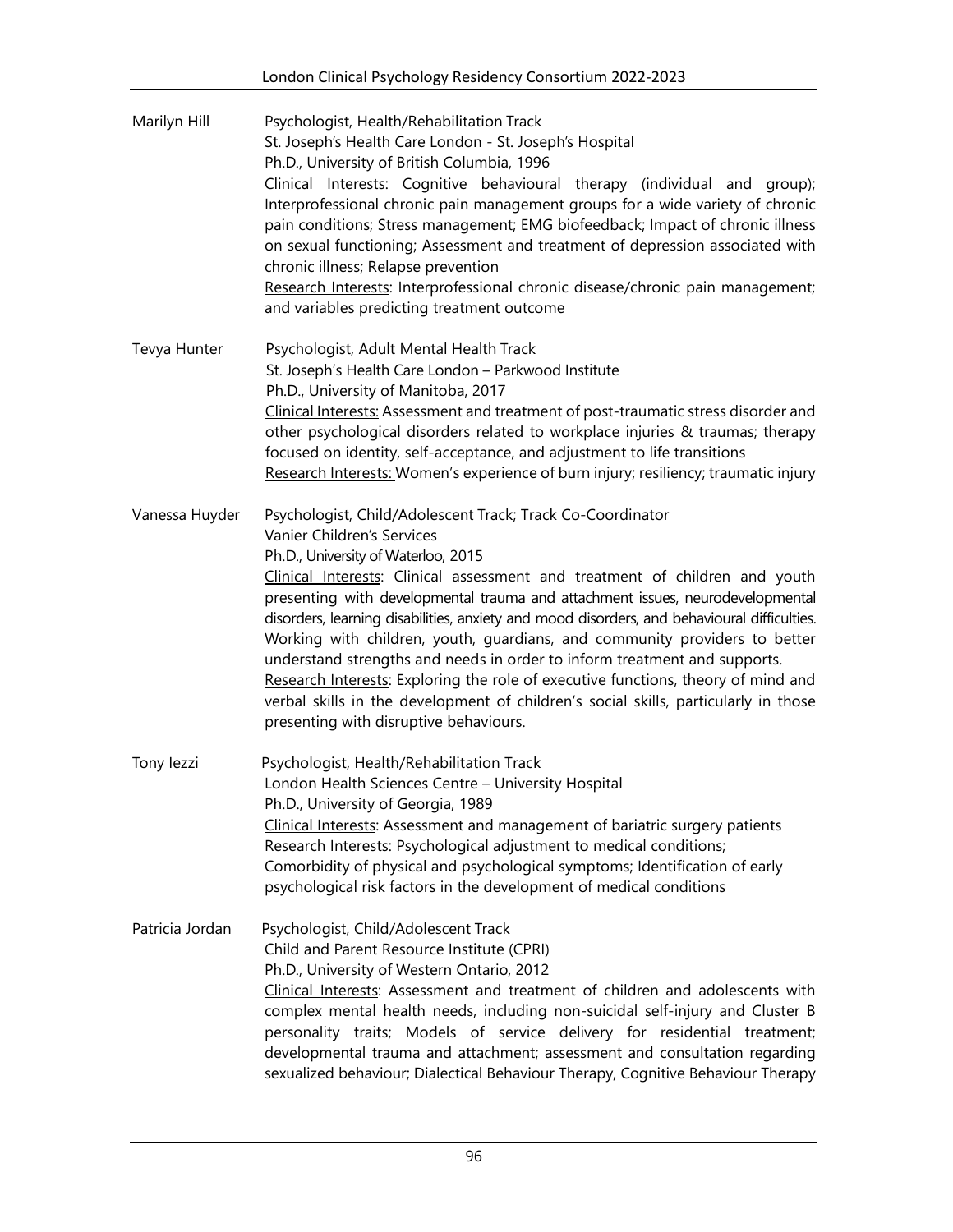| Abirami<br>Kandasamy | Psychologist, Child/Adolescent & Health/Rehabilitation Tracks<br>London Health Sciences Centre - Children's Hospital<br>PhD, University of Windsor, 2019<br>Clinical Interests: Child development, pediatric pain; program evaluation,<br>development of innovative/novel interventions and assessment tools (e.g., using<br>eye-tracking, virtual reality, CBT).<br>Research Interest: designing, implementing, and validating innovative/novel<br>interventions and assessment tools.                                                                                                                                                                                                                                                                                                                                                        |
|----------------------|------------------------------------------------------------------------------------------------------------------------------------------------------------------------------------------------------------------------------------------------------------------------------------------------------------------------------------------------------------------------------------------------------------------------------------------------------------------------------------------------------------------------------------------------------------------------------------------------------------------------------------------------------------------------------------------------------------------------------------------------------------------------------------------------------------------------------------------------|
| Ann Klinck           | Psychological Associate, Child/Adolescent & Health/Rehabilitation Tracks<br>London Health Sciences Centre - Children's Hospital / Victoria Hospital<br>M.A.Sc., University of Waterloo, 1991<br>Clinical Interests: Counselling with families and consultation with schools<br>regarding educational needs of paediatric cancer patients and siblings;<br>Counselling, support and advocacy for childhood cancer survivors with<br>treatment-related learning challenges<br>Research Interests: Long-term cognitive effects of paediatric cancer treatment;<br>Long-term educational outcomes for childhood cancer survivors                                                                                                                                                                                                                   |
| Andrea Lazosky       | Neuropsychologist, Neuropsychology Track<br>London Health Sciences Centre - Victoria Hospital<br>Ph.D., Rosalind Franklin University of Medicine and Science, 1990<br>Board Certified in Clinical Neuropsychology<br>American Board of Professional Psychology (ABPP)<br>Clinical Interests: Neuropsychological assessment and diagnosis of individuals<br>with known or suspected brain impairment. Specific interests: Multiple trauma<br>(including traumatic brain injury); Effects of systemic illness and infection on brain<br>function; Brain tumours; Psychosocial rehabilitation<br>Research Interests: Neurological and emotional outcome following severe septic<br>illness; Assessment of decision making capacity; disorders of consciousness in<br>patients using brain-computer interface neuroimaging in the vegetative state |
| David<br>LeMarquand  | Psychologist, Adult Mental Health Track<br>Assistant Director of Clinical Training<br>St. Joseph's Health Care London - Parkwood Institute<br>Ph.D., McGill University, 1998<br>Board Certified in Clinical Psychology,<br>American Board of Professional Psychology (ABPP)<br>Clinical Interests: Psychological assessment, individual and group psychotherapy<br>for individuals with concurrent severe and persistent mental (affective, psychotic,<br>personality) and substance use disorders who are outpatients in a tertiary care<br>hospital setting; Theoretical approaches utilized include interpersonal, cognitive-<br>behavioural<br>Research Interests: Neurobiology of impulse control, aggression, psychotherapy<br>outcome in personality-disordered individuals                                                             |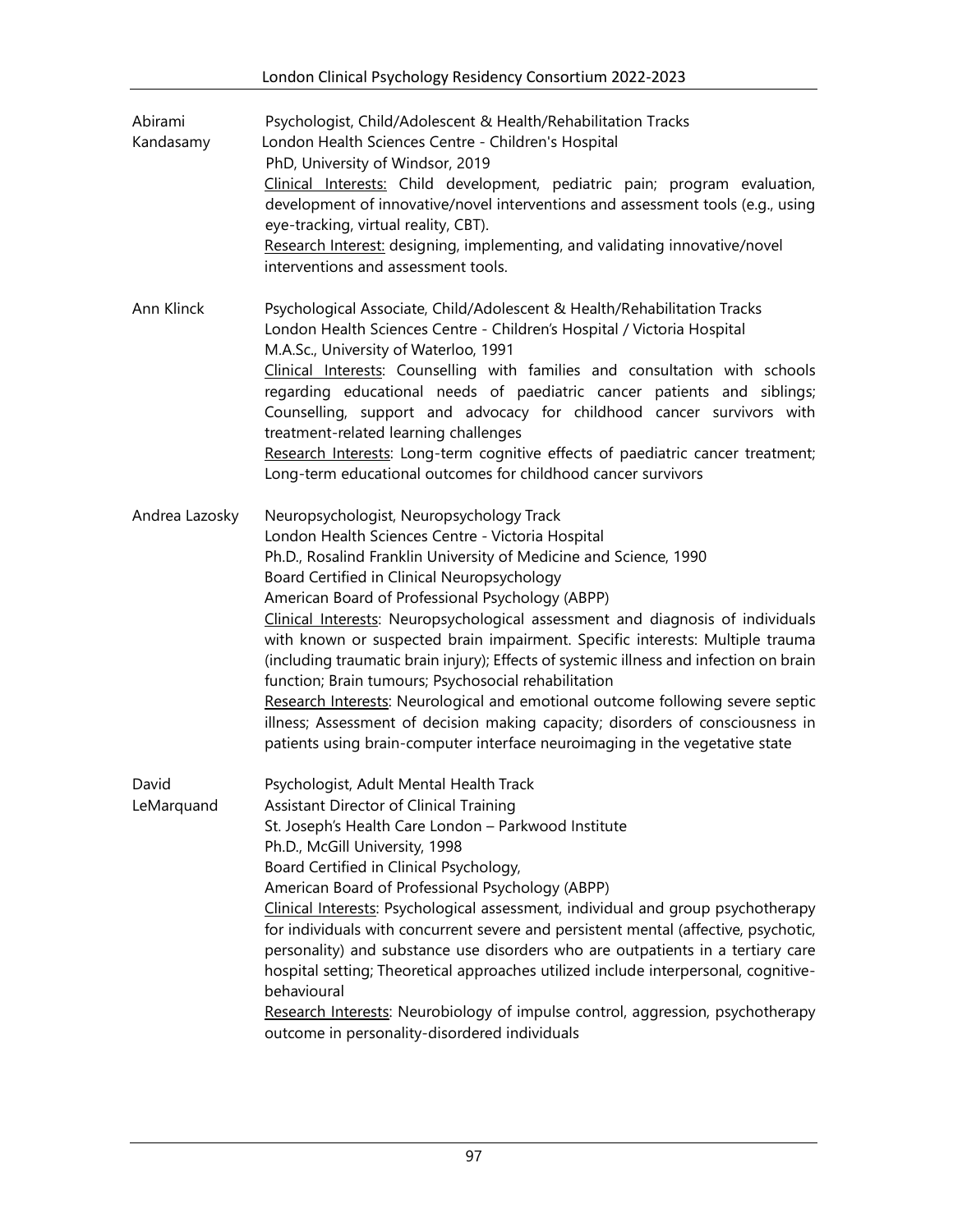| Sheila Linseman | Psychometrist, Adult Mental Health Track<br>St. Joseph's Health Care London - Parkwood Institute<br>M.A., Counselling Psychology, University of Western Ontario, 2016, B.A. (Honours),<br>Wilfred Laurier University, 1993<br>Clinical Interests: Vocational, cognitive, and personality assessment<br>Research Interests: Help-seeking and workplace psychological safety, teacher<br>mental health                                                                                                                                                                                                                                                                                                 |
|-----------------|------------------------------------------------------------------------------------------------------------------------------------------------------------------------------------------------------------------------------------------------------------------------------------------------------------------------------------------------------------------------------------------------------------------------------------------------------------------------------------------------------------------------------------------------------------------------------------------------------------------------------------------------------------------------------------------------------|
| Cathy Maan      | Psychologist, Child/Adolescent and Health/Rehabilitation Tracks<br>London Health Sciences Centre - Children's Hospital / Victoria Hospital<br>Ph.D., University of Saskatchewan, 1994<br>Clinical Interests: Paediatric oncology; Paediatric critical care; Paediatric<br>consultation-liaison; Family and child adjustment to acute and chronic illnesses<br>and developmental disorders                                                                                                                                                                                                                                                                                                            |
| Julia MacKinley | Psychometrist, Adult Mental Health Track<br>St. Joseph's Health Care London - Parkwood Institute<br>M.Sc. University of Edinburgh, 2015<br>Clinical Interests: Cognitive and personality assessment; psychometric test<br>measures                                                                                                                                                                                                                                                                                                                                                                                                                                                                   |
| Nadia Maiolino  | Psychologist (Supervised Practice), Adult Mental Health Track<br>London Health Sciences Centre - Victoria Hospital<br>Ph.D., Western University, 2020<br>Clinical Interests: Assessment and treatment of adults with trauma and stress-<br>related disorders. Group/individual therapy and evidence-based treatment for<br>PTSD including cognitive processing therapy (CPT) and prolonged exposure (PE).<br>Clinical decision-making and biases in delivering empirically supported<br>treatments for PTSD. Program development and evaluation in acute mental<br>health care settings.<br>Research interests: PTSD; trauma-focused therapy; cognitive therapies and<br>theories of psychopathology |
| Nicola McHale   | Psychologist, Adult Mental Health Track<br>London Health Sciences Centre- First Episode Mood and Anxiety Program<br>(FEMAP)<br>Ph.D., University of New Brunswick, 2015<br>Clinical Interests: Assessment and treatment of various mood and anxiety<br>disorders with an emerging adult population; Early Intervention; Cognitive<br>Behavioural Therapy (CBT); Acceptance and Commitment Therapy (ACT);<br>Dialectical Behaviour Therapy (DBT) skills; Mindfulness<br>Research Interests: Vulnerability and resiliency factors associated with Major<br>Depressive Disorder (MDD); Emotion Regulation                                                                                               |
| Terry McQuaid   | Psychologist, Counselling Track; Track Coordinator & Site Coordinator<br>Mental Health Care, Health and Wellness - Western University<br>Psy.D., Adler School of Professional Psychology, Chicago, 1994                                                                                                                                                                                                                                                                                                                                                                                                                                                                                              |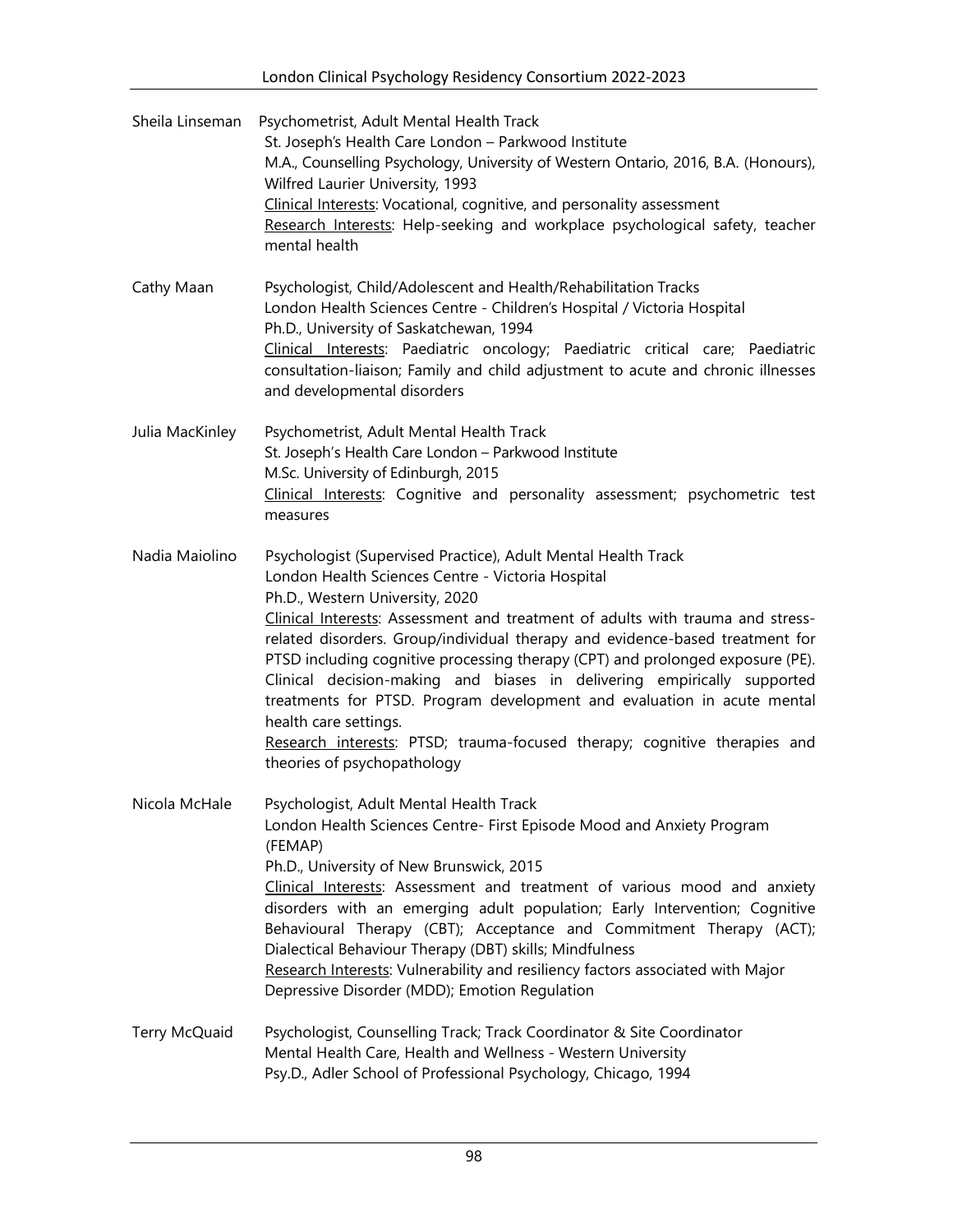| <b>Ashley Miles</b> | Neuropsychologist, Neuropsychology Track<br>London Health Sciences Centre - University Hospital<br>Ph.D., York University 2013<br>Clinical Interests: Adult and geriatric neuropsychological assessment, with a focus<br>on pre- and post-surgical assessment of individuals with epilepsy and Parkinson's<br>disease; Differential diagnosis of neurodegenerative conditions<br>Research Interests: Identifying the profile and magnitude of subjective and<br>objective change in neuropsychological functioning following<br>surgical<br>intervention for neurological conditions                                                                                                                                                                                                                          |
|---------------------|---------------------------------------------------------------------------------------------------------------------------------------------------------------------------------------------------------------------------------------------------------------------------------------------------------------------------------------------------------------------------------------------------------------------------------------------------------------------------------------------------------------------------------------------------------------------------------------------------------------------------------------------------------------------------------------------------------------------------------------------------------------------------------------------------------------|
| lan Nicholson       | Manager, Departments of Psychology and Audiology<br>London Health Sciences Centre<br>Ph.D., University of Western Ontario, 1993<br>Clinical Interests: Ethics and standard of practice; Models of professional<br>psychology training and licensure<br>Research Interests: Patterns of psychological funding and utilization;<br>Competence development and assessment                                                                                                                                                                                                                                                                                                                                                                                                                                        |
| Steven Orenczuk     | Psychologist, Operational Stress Injury Clinic, Adult Mental Health Track,<br>St. Joseph's Health Care London - Parkwood Institute<br>Psy.D., Illinois School of Professional Psychology, 1988<br>Clinical Interests: Assessment and intervention for clients admitted to an inpatient<br>and outpatient rehabilitation program for individuals having sustained spinal cord<br>injuries or other neurological disorders; Treatment of depression, anxiety, pain,<br>adjustment to disability issues; Consultation to interprofessional rehabilitation<br>team regarding patient and family education; Collaborative injury prevention<br>initiatives<br>Research Interests: Evidence-based treatment planning and intervention;<br>Knowledge transfer and health education initiatives for trauma prevention |
| Daniel Peluso       | Psychologist, Adult Mental Health Track<br>St. Joseph's Health Care London - Parkwood Institute, Greater Toronto Area Site<br>Ph.D., University of Regina, 2013<br>Clinical Interests: Assessment and treatment of PTSD, anxiety disorders, mood<br>disorders, and somatic symptom disorders; Cognitive Behavioural Therapy for<br>PTSD, mood and anxiety disorders.<br>Research Interests: Supervision; posttraumatic stress disorder, anxiety disorders,<br>and chronic pain.                                                                                                                                                                                                                                                                                                                               |
| Rhonda Peterson     | Psychometrist, Child/Adolescent Track<br>Child and Parent Resource Institute<br>M.A., University of Western Ontario, 2003                                                                                                                                                                                                                                                                                                                                                                                                                                                                                                                                                                                                                                                                                     |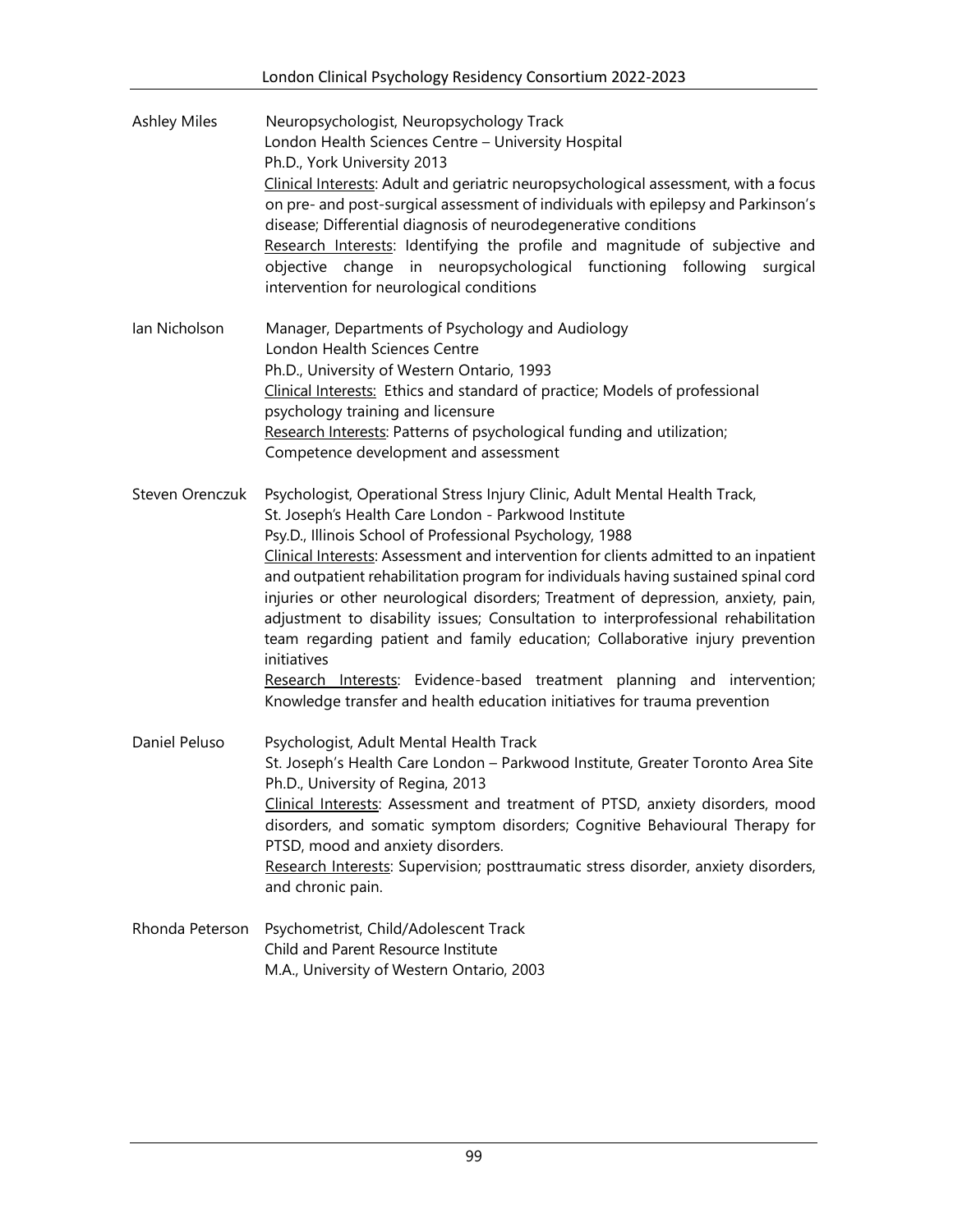| Michelle Pogue        | Psychometrist, Neuropsychology Track<br>London Health Sciences Centre - University Hospital<br>B.Sc. (Honours), McMaster University, 2015<br>Clinical Interests: Neuropsychological assessment of adults with a suspected or<br>confirmed neurological disorder, with specific interests in Alzheimer's disease,<br>epilepsy, stroke, and acquired brain injuries<br>Research Interests: Impact of treatment on daily functioning and factors that<br>contribute to its success                                                                                                                                         |
|-----------------------|-------------------------------------------------------------------------------------------------------------------------------------------------------------------------------------------------------------------------------------------------------------------------------------------------------------------------------------------------------------------------------------------------------------------------------------------------------------------------------------------------------------------------------------------------------------------------------------------------------------------------|
| Peter Prior           | Psychologist, Health/Rehabilitation Track<br>St. Joseph's Health Care London - St. Joseph's Hospital Cardiac<br>Rehabilitation & Secondary Prevention Program;<br>Associate Scientist, Lawson Health Research Institute<br>Ph.D., University of Western Ontario, 1991<br>Clinical Interests: Assessment and treatment of cardiovascular patients<br>Research Activities: Reliable measurement of individuals' change over<br>cardiac rehabilitation; cardiac rehabilitation for secondary prevention with<br>cerebrovascular disease; psychological and neurocognitive factors in<br>cardiovascular disease conditions. |
| <b>Bonnie Purcell</b> | Psychologist, Adult Mental Health Track; Track Coordinator<br>Geriatric Mental Health Program<br>London Health Sciences Centre - Victoria Hospital<br>Ph.D., Queen's University, 2013<br>Clinical Interests: Clinical assessment and treatment with seniors and adults, mood<br>disorders, addictions, neurocognitive disorders, consultation<br>Research Interests: Screening, assessment and intervention of alcohol-related<br>problems in older adults                                                                                                                                                              |
| V. Lynn Rennison      | Neuropsychologist, Neuropsychology Track<br>London Health Sciences Centre - Victoria Hospital<br>Psy.D., Adler School of Professional Psychology, 2004<br>American Board of Professional Psychology (ABPP)<br>Board Certified in Clinical Neuropsychology<br>Clinical Interests: Neuropsychological assessment of adults with known or<br>suspected cognitive impairment secondary to medical or psychiatric illnesses.<br>Research Interests: Neuropsychological sequelae following mild traumatic brain<br>injury                                                                                                     |
| Niki Rielly           | Psychologist, Child/Adolescent Track<br>Child and Parent Resource Institute (CPRI)<br>Ph.D., Queen's University, 2003<br>Clinical Interests: Clinical assessment and treatment of children and adolescents<br>with complex mental health problems; Cognitive behaviour therapies including<br>the Collaborative Problem Solving Approach<br>Research Interests: Program evaluation; Intensive service delivery                                                                                                                                                                                                          |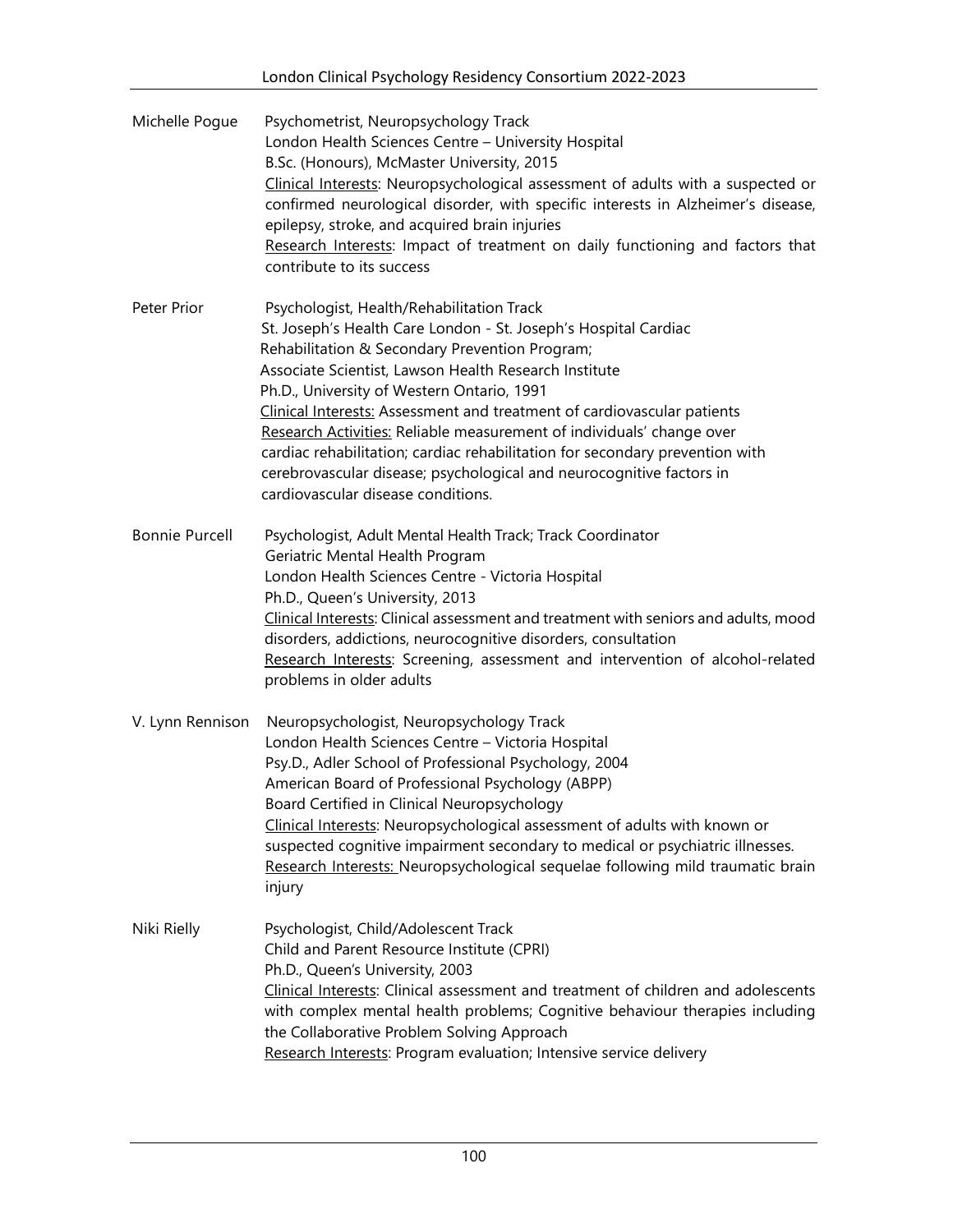Craig Ross Psychologist, Child/Adolescent Track Child and Parent Resource Institute (CPRI) Ph.D., University of Windsor, 2011 Clinical Interests: Outpatient assessment and treatment of children and adolescents with an intellectual disability and mental health and/or behavioural concerns ("dual diagnosis"); Outpatient assessment and treatment of children or adolescents with an Autism Spectrum diagnosis and co-morbid mental health concerns; Functional assessment of challenging behaviours and positive behaviour supports, and modified cognitive-behavioural approaches; Identification of resources and supports for individuals with complex special needs; Working with families, schools and community agencies to support clients; Interprofessional team-work within a biopsychosocial framework Research Interests: Use of social media and computer-mediated communication within a social-capital framework; Within clinical populations, use of social media and gaming as a replacement for more traditional forms of social interaction Maya Roth Psychologist, Adult Mental Health Track St. Joseph's Health Care London – Parkwood institute, Greater Toronto Area site Ph.D., York University, 2009 Clinical Interests: Assessment and treatment of military-related PTSD and comorbid mood and anxiety disorders and chronic pain, Cognitive Behavioural Therapy interventions for mood and anxiety disorders, dissemination of evidencebased treatment for military-related PTSD Research Interests: Treatment outcome in posttraumatic stress disorder, mood disorders, and chronic pain among military and veteran personnel, pain and psychological distress at end of life Magali Segers Psychologist, Child/Adolescent Track Child and Parent Resource Institute (CPRI) Ph.D., York University, 2017 Clinical Interests: Psychological assessment and treatment of children, adolescents, and their families; Anxiety Disorders; Tourette Syndrome; Obsessive-Compulsive Disorder, Body Focused Repetitive Behaviours (Trichotillomania and

> Excoriation Disorder); Autism Spectrum Disorder; Cognitive behavioural therapy (CBT); Exposure and Response Prevention (ERP); Comprehensive Behavioural Intervention for Tics (CBIT); Brake Shop Clinic

Research Interests: Cognitive and sensory processing in Autism Spectrum Disorder; Program Evaluation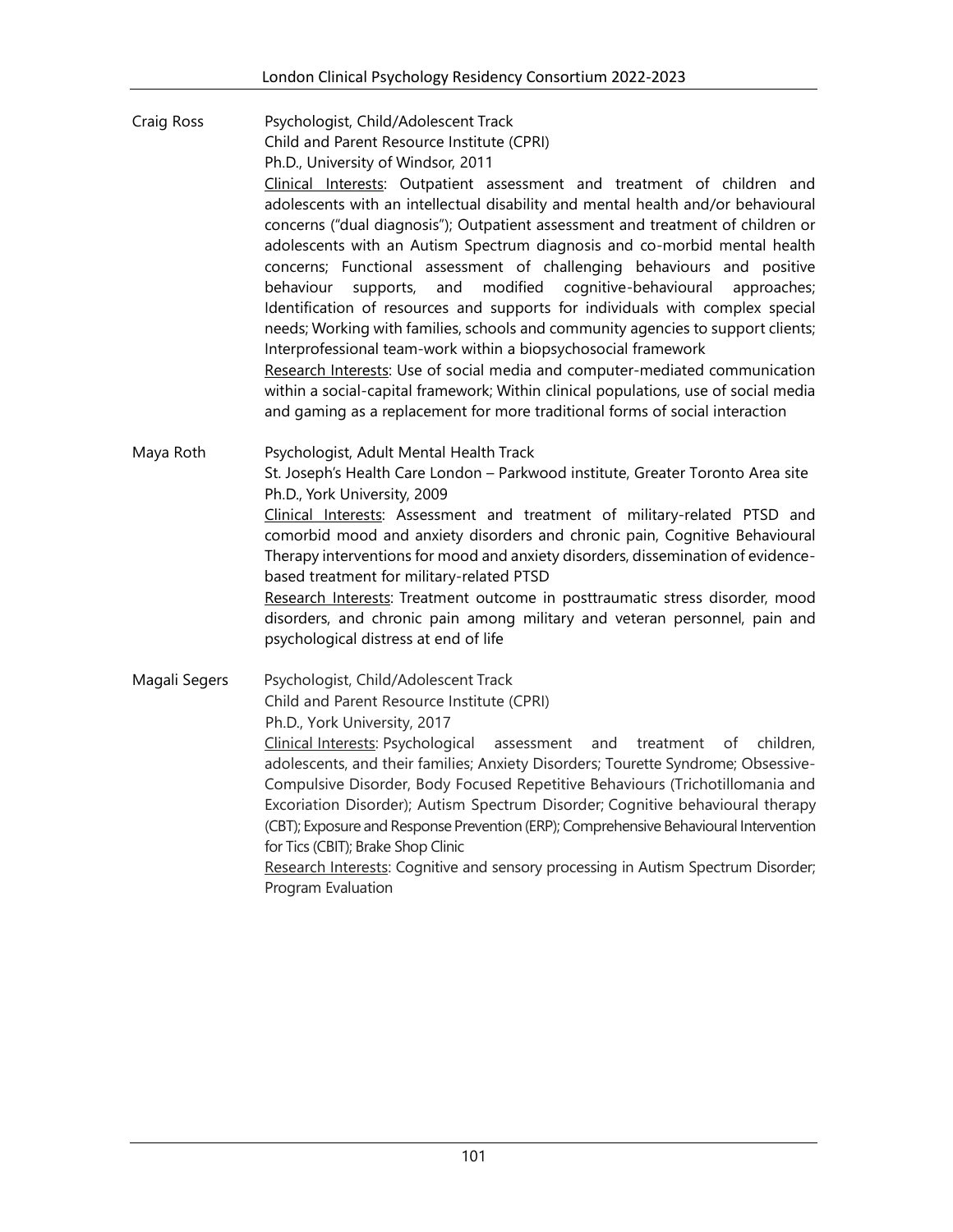| Farida Spencer        | Psychologist, Adult Mental Health Track<br>St. Joseph's Health Care London - Parkwood Institute<br>Ph.D., University of Western Ontario, 1984<br>Clinical Interests: Therapy interventions and consultations with an adult<br>psychiatric population with a variety of diagnoses: i.e., schizophrenia,<br>paranoid/psychotic disorders, affective disorders (major depression, bipolar),<br>eating disorders, substance abuse; Treatment of clients diagnosed with<br>personality disorders<br>Research Interests: Demonstrating effectiveness in treatment outcomes of<br>Interpersonal Reconstructive Therapy (IRT) approach with difficult to treat clients<br>with diagnoses of personality disorders          |
|-----------------------|--------------------------------------------------------------------------------------------------------------------------------------------------------------------------------------------------------------------------------------------------------------------------------------------------------------------------------------------------------------------------------------------------------------------------------------------------------------------------------------------------------------------------------------------------------------------------------------------------------------------------------------------------------------------------------------------------------------------|
| Nicole Tilley         | Psychometrist, Neuropsychology Track<br>London Health Sciences Centre - University Hospital<br>B.A. (Honours), University of Windsor, 2014<br>Clinical Interests: Neuropsychological assessment regarding a broad range of<br>neurological disorders. Specific interests include: brain lesions, schizophrenia,<br>mood disorders, and dementia.<br>Research Interests: Neuropsychological assessment of individuals with<br>cognitive, emotional and behavioural dysfunction resulting from brain<br>impairment and injury. As well as, basic and applied issues in memory and<br>cognition, including distinguishing between appraisals of occurrence, accuracy,<br>and recollection in autobiographical memory. |
| Sandra Ulch           | Psychologist, Health/Rehabilitation Track<br>London Health Sciences Centre - University Hospital<br>Ph.D., Queen's University, 1992<br>Clinical Interests: Assessment and treatment of psychological disorders that occur<br>in the context of complex medical problems; Psychological adjustment to organ<br>transplantation; Adjustment to critical illness; Coping with chronic physical illness;<br>Interprofessional health care in the inpatient medical setting<br>Research Interests: Mood symptoms associated with high dose corticosteroids<br>used to treat relapses in MS; Psychological adjustment to transplantation;<br>Women's mental health                                                       |
| Sarah<br>Vernon-Scott | Psychologist, Health/Rehabilitation Track; Track Coordinator<br>London Health Sciences Centre- University Hospital<br>Ph.D., Lakehead University, 2007<br>Clinical Interests: Assessment, consultation, and treatment of functional<br>neurological disorder, psychogenic non-epileptic seizures, mood disorders,<br>posttraumatic stress disorder, adjustment to illness, etc.<br>Research Interests: Psychogenic non-epileptic seizures/functional neurological<br>disorder                                                                                                                                                                                                                                      |